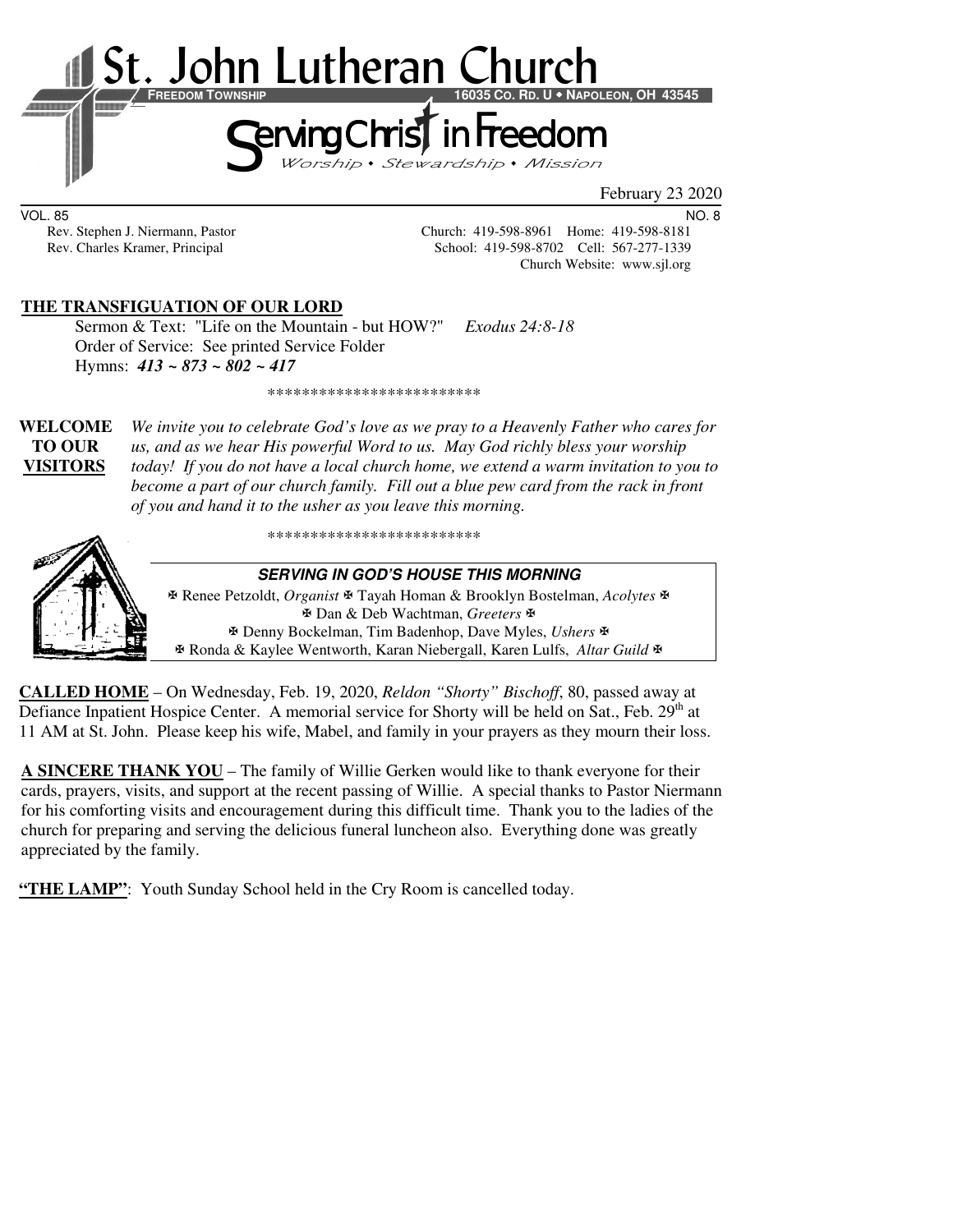|        | In God's House This Week                                    | Online church calendar: www.DynaCal.com/sjl                          |  |  |
|--------|-------------------------------------------------------------|----------------------------------------------------------------------|--|--|
| Date   | Time                                                        | <b>Activities</b>                                                    |  |  |
| Today  | 9:00 AM                                                     | <b>Worship Service</b>                                               |  |  |
|        | 10:20AM                                                     | Pancake Sausage Breakfast; Adult Bible Class; Sunday School          |  |  |
|        | 1:00 PM                                                     | 4-H Meetings (All 3 clubs)                                           |  |  |
| Mon.   | 5:30 PM                                                     | Bread From Heaven Food Pantry distribution                           |  |  |
| Tue.   | 8:35 AM                                                     | <b>School Chapel</b> led by Camp Lutherhaven                         |  |  |
|        | 7:00 PM                                                     | <b>Shepherd Committee</b>                                            |  |  |
| Wed.   | 8:35 AM                                                     | <b>Ash Wednesday Chapel</b>                                          |  |  |
|        | 5:30 PM                                                     | Lenten Supper (see bulletin note)                                    |  |  |
|        | 5:45 PM                                                     | Midweek Confirmation Class $(5:45 - 6:45 PM)$                        |  |  |
|        | 6:00 PM                                                     | <b>Adult Bell Practice</b>                                           |  |  |
|        | 7:00 PM                                                     | <b>Ash Wednesday Service; Offering: Church Vocation Students</b>     |  |  |
|        |                                                             | Acolytes: Devin Dietrich & Jared Lange                               |  |  |
|        |                                                             | Greeters: Dan & Joyce Wiechers                                       |  |  |
|        |                                                             | Ushers: Denny Bockelman, Dave Myles, Tim Badenhop                    |  |  |
|        |                                                             | Altar Guild: Karan Niebergall, Kaylee & Ronda Wentworth, Karen Lulfs |  |  |
| Thurs. | 6:30 AM<br>Men's Lenten Bible Breakfast (see bulletin note) |                                                                      |  |  |
|        | 10:00AM                                                     | Women's Lenten Bible Study (see bulletin note)                       |  |  |
| Sun.   | 9:00 AM                                                     | <b>Communion Service</b>                                             |  |  |
|        | 10:20AM                                                     | Adult Bible Class; Sunday School; "The Lamp"                         |  |  |

**MATTERS FOR PRAYER** – Please keep these people in your prayers:

- Shut-Ins: *Norma Damman, Renetta Homan,* and *Lester Rabe*
- *Delora Winkelman, Dorothy Gerken, Melba Elling, Eldor Gruenhagen,* and *Lorna Von Deylen*, at Genacross Lutheran Home
- *Evelyn Rohrs and Arlene Gerken,* at Assisted Living Genacross Lutheran Home, Napoleon
- *Harold Behrmann,* at Fulton Manor Wauseon for rehab following his recent hospitalization
- *Donald Landry,* residing at the Ohio Veteran's Home, Sandusky
- Armed Services: *Justin Atkinson, Jason Rohrs*, *Emily Schroeder, Connor Gerken, Seth Handy*
- *Rose Leonard, Florence Jones, Ruth Mahnke*, *Cheryl Yaw,* with various health issues
- *Willie Joost,* who will have surgery on Tuesday for skin grafts on the burns on his leg
- *Brooke Bostelman and grandparents Roger & Shirley Bostelman,* recovering in hospitals after receiving severe injuries in a car accident

# **ADULT BIBLE STUDY – ROMANS 15**

As we come to the end of the *Letter to the Romans*, St. Paul gets very practical in dealing with our life together in Christ's congregation. Join us this morning as we conclude our study of Romans, and let us grow together in grace and in the knowledge of our Lord and Savior!

**PANCAKE/SAUSAGE BREAKFAST TODAY:** The  $7<sup>th</sup>$  &  $8<sup>th</sup>$  Grade students are hosting a delicious Pancake & Sausage Breakfast in the fellowship hall today for everyone to enjoy. They will begin serving after the church service until noon. The proceeds from this breakfast will be put towards their 2020 Class Trip to St. Louis. This is a Thrivent Action Team Event. Come and enjoy a delicious breakfast, along with some good fellowship…and support the 7&8 Grade Class Trip.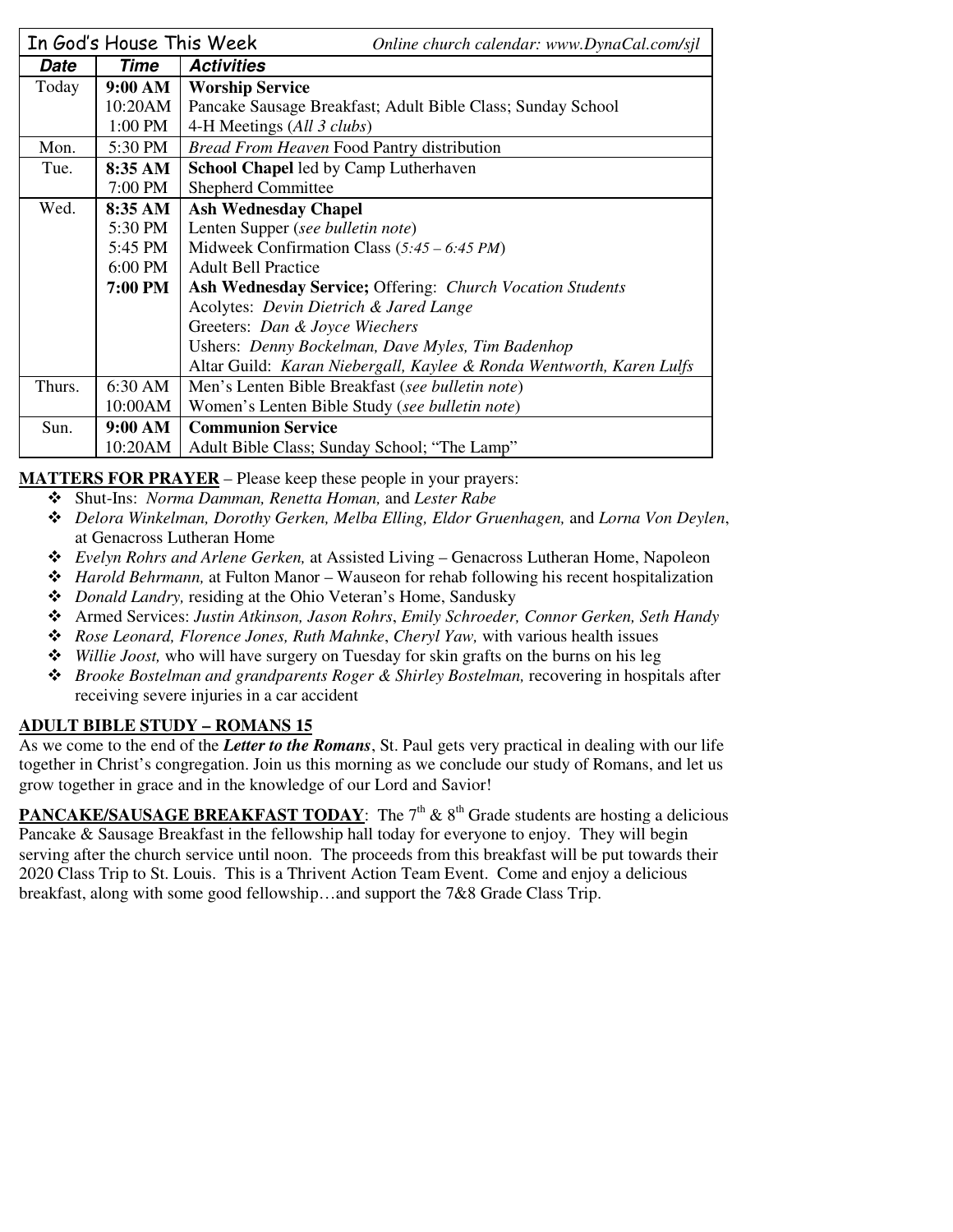**SUNDAY SCHOOL TEACHERS** – The Sunday School material for March/April/May 2020 has arrived. Please pick your material up from S.S. Superintendent *Stephanie Damman.*

**OLD SCHOOL WALK-THROUGH THIS MORNING – Quite a few people have been asking** about progress at the old school building, so we are opening it up this morning so that everyone can have a chance to see for themselves. **After worship you can head over to the old school building for a quick tour.** Please enter through the front doors that face Road U. A temporary sidewalk will be in place to avoid tracking dirt into the building. Thank you again to everyone who as supported this project. There are still plenty of bricks that can be purchased – please read about that in this bulletin under the heading, **"Old School Renovation Brochures."** 



**JAVA JOY SIGN UP** – Java Joy on the second Sunday of each month is a wonderful time of fellowship for us, but we need hosts to make it happen. **Hosting Java Joy does not need to cost you anything – you are free to reimburse your expenses from the**  Java Joy kitty. So please don't hesitate to sign up! A list of host duties is available on the table in the narthex next to the sign-up list. Thank you for serving in this way!

# Lent Midweek 2020

One of the Bible's greatest wisdom books is *The Book of Job*. In our midweek services this Lent we will explore this magnificent composition that is among the greatest literature of all time. Readings at home and nine sermons will help us dig deeply into Job's central message.

We all suffer—personally and privately. A husband loses a job. A child gets divorced. A diagnosis stuns. A parent dies. And now, thanks to the media, we are able to see and experience more of the world's catastrophes and suffering. We need the *Book of Job*, now, more than ever.



Martin Luther asserted that "Job is magnificent and sublime as no book of Scripture." Others have called this book "the Shakespeare of the Bible." The early Christian scholar Jerome called *The Book of Job* an "eel," since the more one tries to contain it, the more slippery it becomes! The purpose of our Lenten emphasis is to learn how to apply *The Book of Job* to our lives so that the book becomes less like an eel and more like a loving companion through life's dark valleys.

Job's most famous statement appears in 19:25, "I know that my Redeemer lives." Christ is alive, having conquered death and the grave. His grace is enough. His love brings comfort and healing. And this Lent these gifts come to us through *The Book of Job*.

**Ash Wednesday Worship: this Wednesday, 7:00 p.m.** 

**Theme: "Flying Blind" (Job 1:1-12) To Prepare: Read Job, chapter 1**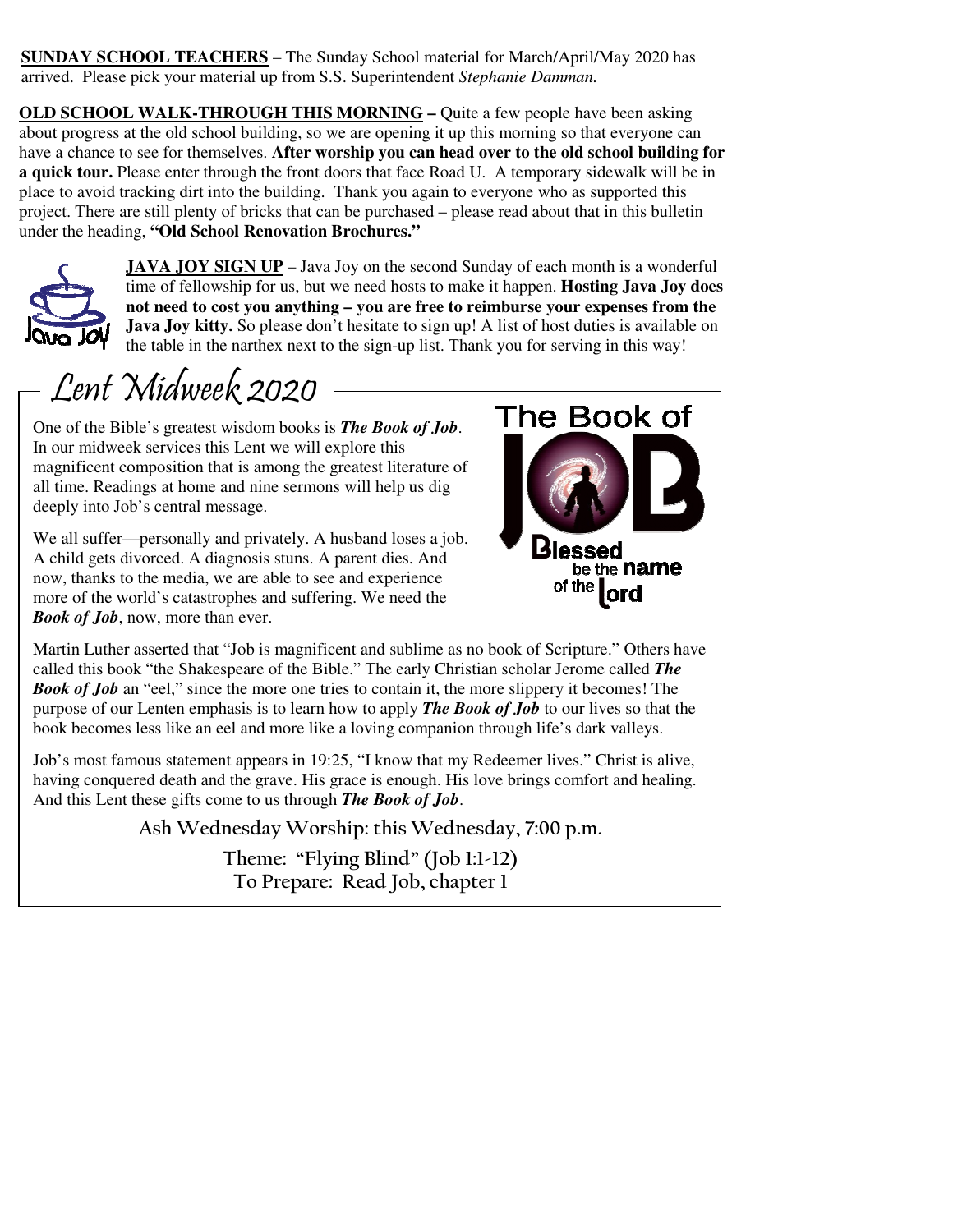**MIDWEEK CONFIRMATION CLASS DURING LENT** – Starting this Wednesday, **Ash Wednesday, Feb. 26**, the midweek confirmation class will meet from **5:45 to 6:45 p.m.**, dismissing in time for students and families to attend the midweek Lenten service.

**LENTEN SUPPERS**: Each Wednesday evening the youth will host Lenten suppers for you. Grades 6-8 hosting in support of their class trip in 2020 and the LYF in support of the Youth Center. This week's Lenten Supper menu is: *Spaghetti, Bread, Salad, Dessert,* and *Drink.* Serving time is 5:30-6:30 p.m. Some of these dinners are a Thrivent Action Team Event. Any congregation member interested in donating a dessert for these suppers can drop off their dessert at the church prior to 5:00 PM.

# **COMMIT TO SOMETHING NEW FOR LENT – ATTEND**

**BIBLE STUDY!** Often during the season of Lent, Christians will give up something – desserts, sweets, screen time, etc. – as a reminder that Christ gave up His life for us. This is a fine devotional practice. **But you should also consider committing to something new for Lent,** as a reminder of the commitment Christ made to go to the cross for us! And what could be a better, more



salutary, commitment than to attend a Bible study during these weeks? In the spirit of St. Paul who wrote, *"I want to know Christ" (Phil 3:1),* join us! Lent Bible study options are:

# • **"WHO AM I? WHAT AM I DOING HERE?" (Sunday mornings during Lent)**

 These are the big questions that eventually confront everyone, and they do not go away with time. People try to quell the nagging of these questions with distractions and with rationalizations, but the questions refuse to go away; they demand an answer.

 **God has the answers!** This six-session, video-based Bible study will be conducted on the six Sundays of Lent after worship, led by Pastor Niermann. Join us as we grow closer to Jesus and to each other in the study of God's precious Word.

#### • **"JOB" - MEN'S BREAKFAST STUDY (Thursday mornings during Lent)**

 Each Thursday during Lent we will gather in the fellowship hall at 6:30AM for breakfast and for a Bible study that coordinates with the midweek Lenten theme on *The Book of Job*. It's a stomach-delighting, soul-nourishing way to start your day!

#### • **"WHATEVER" - WOMEN'S LENTEN STUDY (Thursday mornings during Lent)**

 In the culture, we use the word "whatever" as a very dismissive way, as if to say we just don't care about things. St. Paul, however, uses that word in his letter to the *Philippians* to draw attention to the things we should care about the most – whatever is true, whatever is noble, whatever is right, etc. (Phil. 4:8)

 Join us for a women's Lenten Bible study titled, *"Whatever: Keeping Your Heart in Tune With Whatever Life Brings."* **This study will be Thursday mornings during Lent, starting the day after Ash Wednesday (Feb. 27), 10:00-11:15AM** *(we may not go the full time, but we'll never go past 11:15)*. Meet in the north fellowship hall. Our study leader is Nancy Nemoyer, an LC-MS commissioned deaconess and former director of the deaconess program at Concordia University, Chicago.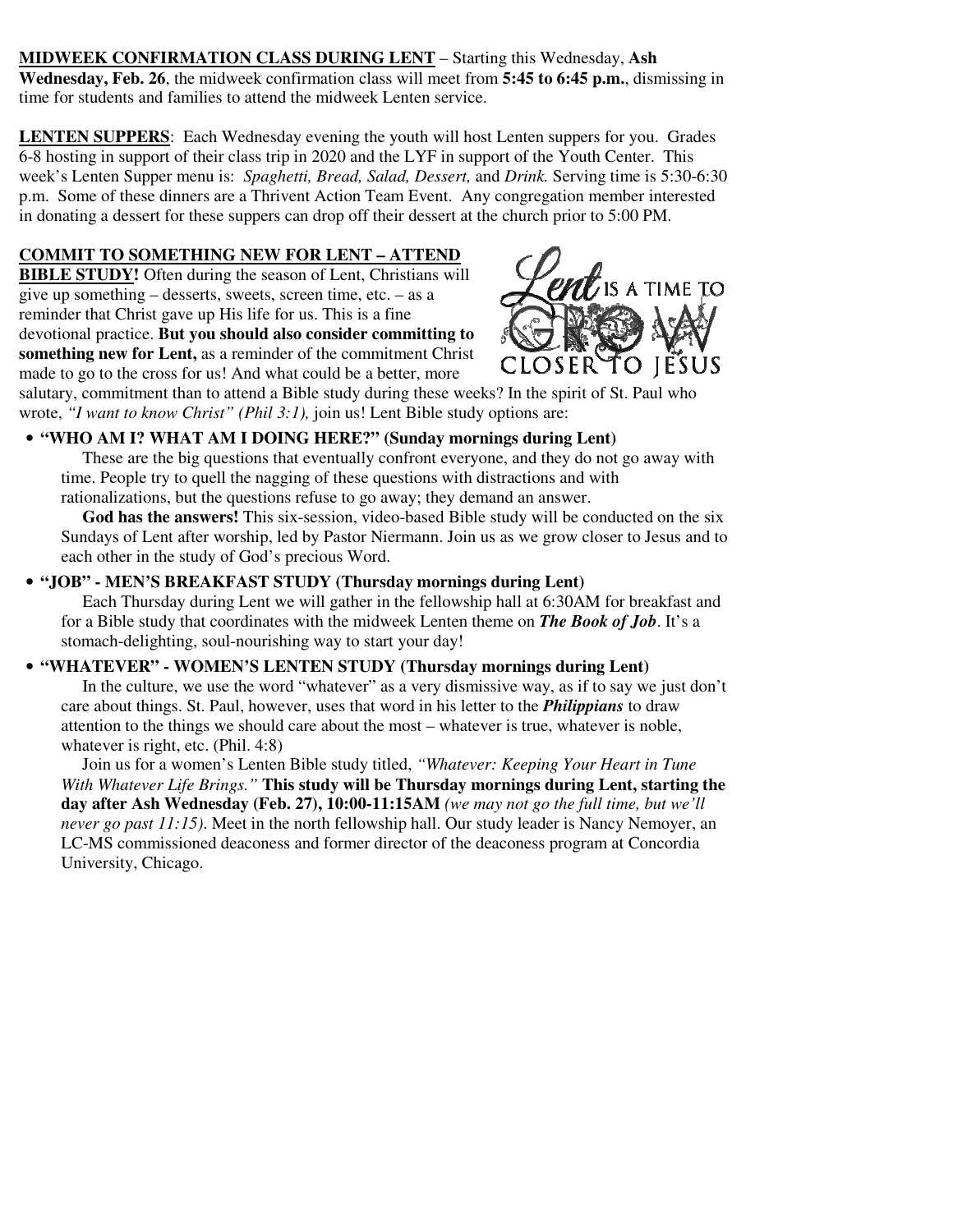**THE LWML QUARTERLY ODES** are available today in the tract rack by the narthex table.

**THANK YOU** to *Larry Mahnke* and *Dean Maassel* for their efforts this winter in keeping the church and school parking lot cleared of snow. They donate their time and equipment to get this job done after each snowfall. This year's snowfall has been "here and there," but even when there is a dusting; they are here bright and early clearing the lot. Great job guys! Thank you for your service at St. John!

**OLD SCHOOL RENOVATION BROCHURES** – Recently the *Old School Renovation Finance Committee* sent out a mailing to St. John Lutheran Church members and to SJLS Alumni with an informational brochure about the Old School renovation, and the opportunity to participate in this project through monetary gifts. If you would expect to have received this mailing but for some reason did not, please accept our apology (nothing is perfect in this world), and pick up one of these brochures in the narthex. **Thank you to everyone for your gifts and donations to this project!** 

**WINTER PARKING LOT ASSISTANCE** – If you are able-bodied and surefooted, please consider serving God's people by coming a little early on those Sundays when the winter weather is a bit dicey, to help park cars for those who come to the carport, and/or to go outside and give an arm to assist those who need help walking across the parking lot. No need to sign  $up$  – just show up a little early to lend a helping hand. Thank you!



| <b>FINANCIAL FACTS:</b>   | Home Fund  | Synod & Missions | <b>Building Fund</b> |
|---------------------------|------------|------------------|----------------------|
| Weekly Need               | \$9,792.78 | \$500.00         | \$961.54             |
| $Rec' d \frac{2}{16}{20}$ | \$9,050.00 | \$72.00          | \$570.00             |

 **ATTENDANCE**: Sunday – 2/16/20 – 194

**ABOUT LUTHERAN SCHOOLS –CONGREGATIONS IN THE COMMUNITY:** As the school reaches many segments of the community, the parents who come to the school begin to inquire about the sponsoring congregation. Members frequently ask each other, "Does this congregation have a school?" But non-member school parents frequently ask the school, "Does this school have a church?" The congregation becomes better known in the community because of the school parents, and the school's marketing efforts.



**VBS DIRECTOR NEEDED** – It's time to begin making plans for our 2020 VBS, and the first step is to identify a director. The VBS Director's job is to work with the pastor in planning a daily schedule, recruiting a staff, attending planning meetings, and assisting as needed especially in areas of publicity, enrollment and registration. If God is tugging at you to serve the children in this way, please speak with Pastor Niermann, and we'll start the planning.

**ENROLLMENT FOR PRESCHOOL**: The St. John Lutheran Preschool is now accepting enrollment applications for 2020-21 school year. Anyone interested in enrolling your child in our preschool program should contact the school office at 419-598-8702 to request an enrollment packet and/or turn in their registration form. Preschool registration is now open to the public, so be sure to register soon. There is a non-refundable \$30 registration fee that must accompany your registration.